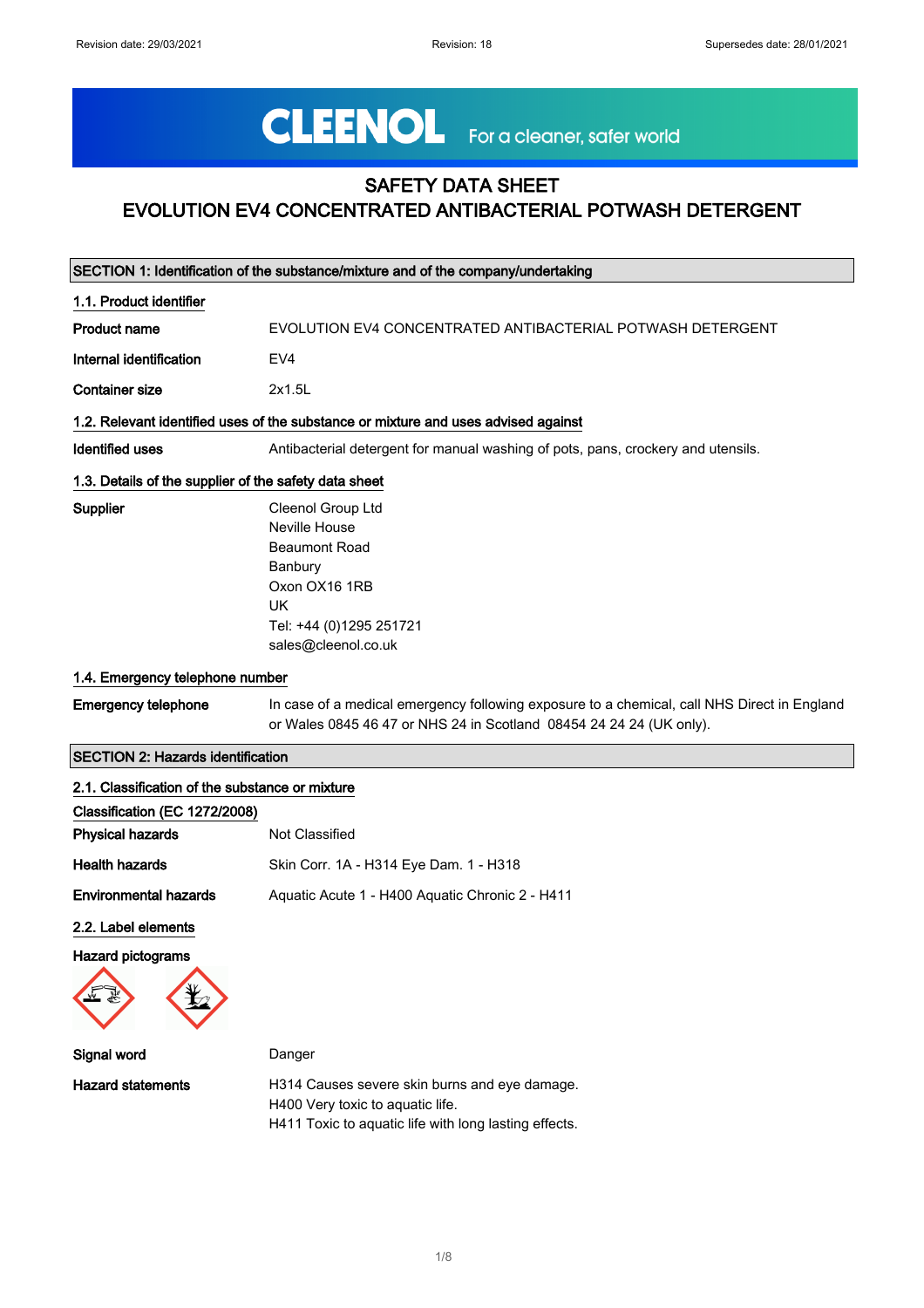| <b>Precautionary statements</b>           | P273 Avoid release to the environment.<br>P280 Wear protective gloves/ protective clothing/ eye protection/ face protection.<br>P362+P364 Take off contaminated clothing and wash it before reuse.<br>P302+P352 IF ON SKIN: Wash with plenty of water.<br>P305+P351+P338 IF IN EYES: Rinse cautiously with water for several minutes. Remove<br>contact lenses, if present and easy to do. Continue rinsing.<br>P332+P313 If skin irritation occurs: Get medical advice/ attention. |
|-------------------------------------------|-------------------------------------------------------------------------------------------------------------------------------------------------------------------------------------------------------------------------------------------------------------------------------------------------------------------------------------------------------------------------------------------------------------------------------------------------------------------------------------|
| Contains                                  | COCODIETHANOLAMIDE, ALCOHOLS, C12-C14, ETHOXYLATED, QUATERNARY<br>AMMONIUM COMPOUNDS, BENZYL (C12 - C16) ALKYL DIMETHYL, CHLORIDES                                                                                                                                                                                                                                                                                                                                                  |
| Supplementary precautionary<br>statements | P264 Wash contaminated skin thoroughly after handling.<br>P321 Specific treatment (see medical advice on this label).<br>P391 Collect spillage.<br>P310 Immediately call a POISON CENTER/ doctor.<br>P501 Dispose of contents/ container in accordance with national regulations.                                                                                                                                                                                                   |

2.3. Other hazards

SECTION 3: Composition/information on ingredients

## 3.2. Mixtures

| <b>COCODIETHANOLAMIDE</b>                                                                                                                       |                          | 10-30%                                               |
|-------------------------------------------------------------------------------------------------------------------------------------------------|--------------------------|------------------------------------------------------|
| CAS number: -                                                                                                                                   | EC number: 931-329-6     | REACH registration number: 01-<br>2119490100-53-0018 |
| Classification<br>Skin Irrit. 2 - H315<br>Eye Dam. 1 - H318<br>Aquatic Chronic 2 - H411                                                         |                          |                                                      |
| ALCOHOLS, C12-C14, ETHOXYLATED                                                                                                                  |                          | 10-30%                                               |
| CAS number: 68439-50-9                                                                                                                          | EC number: 500-213-3     |                                                      |
| Classification<br><b>Acute Tox. 4 - H302</b><br>Eye Dam. 1 - H318<br>Aquatic Chronic 3 - H412                                                   |                          |                                                      |
| QUATERNARY AMMONIUM COMPOUNDS, BENZYL (C12<br>- C16) ALKYL DIMETHYL, CHLORIDES                                                                  |                          | 5-10%                                                |
| CAS number: 68424-85-1                                                                                                                          | EC number: 270-325-2     |                                                      |
| M factor (Acute) = $10$                                                                                                                         | M factor (Chronic) = $1$ |                                                      |
| Classification<br><b>Acute Tox. 4 - H302</b><br>Skin Corr. 1A - H314<br>Eye Dam. 1 - H318<br>Aquatic Acute 1 - H400<br>Aquatic Chronic 1 - H410 |                          |                                                      |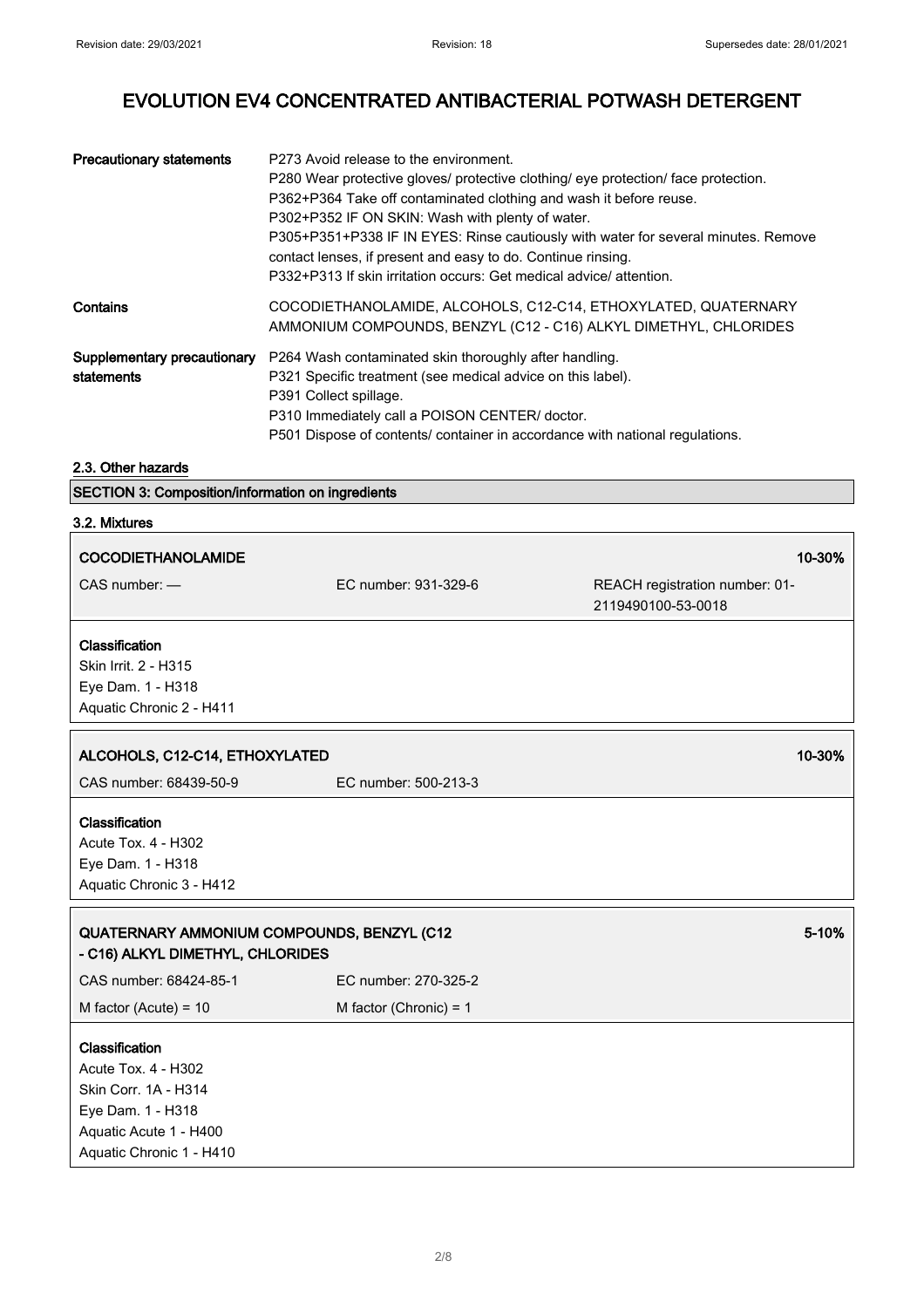| DIDECYLDIMETHYLAMMONIUM CHLORIDE                           | 1%                                                                                                                                                                                                                            |  |
|------------------------------------------------------------|-------------------------------------------------------------------------------------------------------------------------------------------------------------------------------------------------------------------------------|--|
| CAS number: 7173-51-5                                      | EC number: 230-525-2                                                                                                                                                                                                          |  |
| M factor (Acute) = $10$                                    |                                                                                                                                                                                                                               |  |
| Classification                                             |                                                                                                                                                                                                                               |  |
| Acute Tox. 4 - H302                                        |                                                                                                                                                                                                                               |  |
| Skin Corr. 1B - H314                                       |                                                                                                                                                                                                                               |  |
| Eye Dam. 1 - H318<br>Aquatic Acute 1 - H400                |                                                                                                                                                                                                                               |  |
| Aquatic Chronic 2 - H411                                   |                                                                                                                                                                                                                               |  |
|                                                            | The full text for all hazard statements is displayed in Section 16.                                                                                                                                                           |  |
| <b>SECTION 4: First aid measures</b>                       |                                                                                                                                                                                                                               |  |
| 4.1. Description of first aid measures                     |                                                                                                                                                                                                                               |  |
| Inhalation                                                 | Unlikely route of exposure as the product does not contain volatile substances.                                                                                                                                               |  |
| Ingestion                                                  | Rinse mouth thoroughly with water. Give plenty of water to drink. Give milk instead of water if<br>readily available. Keep affected person under observation. Get medical attention if a large<br>quantity has been ingested. |  |
| <b>Skin contact</b>                                        | Remove contaminated clothing and rinse skin thoroughly with water.                                                                                                                                                            |  |
| Eye contact                                                | Remove any contact lenses and open eyelids wide apart. Rinse immediately with plenty of<br>water. Continue to rinse for at least 15 minutes. Get medical attention if any discomfort<br>continues.                            |  |
|                                                            | 4.2. Most important symptoms and effects, both acute and delayed                                                                                                                                                              |  |
| Inhalation                                                 | Considered to be a low inhalation hazard at normal workplace temperatures. No adverse<br>effects known.                                                                                                                       |  |
| Ingestion                                                  | May be harmful if swallowed.                                                                                                                                                                                                  |  |
| Skin contact                                               | May be harmful in contact with skin.                                                                                                                                                                                          |  |
| Eye contact                                                | May cause serious eye damage.                                                                                                                                                                                                 |  |
|                                                            | 4.3. Indication of any immediate medical attention and special treatment needed                                                                                                                                               |  |
| <b>Specific treatments</b>                                 | Treat symptomatically.                                                                                                                                                                                                        |  |
| <b>SECTION 5: Firefighting measures</b>                    |                                                                                                                                                                                                                               |  |
| 5.1. Extinguishing media                                   |                                                                                                                                                                                                                               |  |
| Suitable extinguishing media                               | The product is not flammable. Use fire-extinguishing media suitable for the surrounding fire.                                                                                                                                 |  |
| Unsuitable extinguishing<br>media                          | None known.                                                                                                                                                                                                                   |  |
| 5.2. Special hazards arising from the substance or mixture |                                                                                                                                                                                                                               |  |
| Specific hazards                                           | Irritating gases or vapours.                                                                                                                                                                                                  |  |
| 5.3. Advice for firefighters                               |                                                                                                                                                                                                                               |  |
| Protective actions during<br>firefighting                  | Fight fire with normal precautions from a reasonable distance.                                                                                                                                                                |  |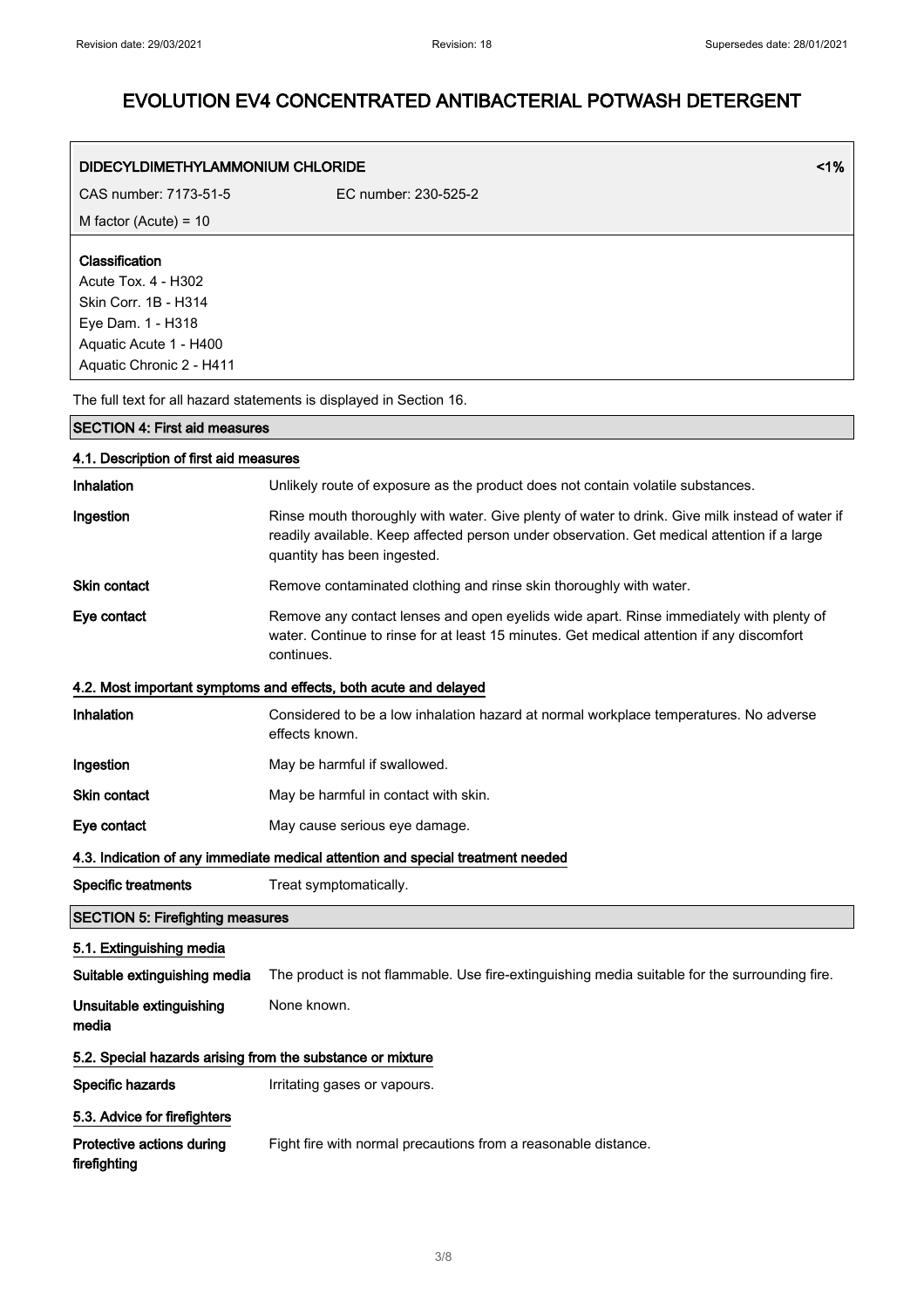| Special protective equipment<br>for firefighters          | Use protective equipment appropriate for surrounding materials. Firefighter's clothing<br>conforming to European standard EN469 (including helmets, protective boots and gloves) will<br>provide a basic level of protection for chemical incidents.                            |
|-----------------------------------------------------------|---------------------------------------------------------------------------------------------------------------------------------------------------------------------------------------------------------------------------------------------------------------------------------|
| <b>SECTION 6: Accidental release measures</b>             |                                                                                                                                                                                                                                                                                 |
|                                                           | 6.1. Personal precautions, protective equipment and emergency procedures                                                                                                                                                                                                        |
| <b>Personal precautions</b>                               | Avoid contact with eyes and prolonged skin contact. Take care as floors and other surfaces<br>may become slippery. Do not touch or walk into spilled material.                                                                                                                  |
| 6.2. Environmental precautions                            |                                                                                                                                                                                                                                                                                 |
| <b>Environmental precautions</b>                          | Avoid discharge to the aquatic environment. Avoid contamination of ponds or watercourses<br>with washing down water.                                                                                                                                                            |
| 6.3. Methods and material for containment and cleaning up |                                                                                                                                                                                                                                                                                 |
| Methods for cleaning up                                   | Absorb in vermiculite, dry sand or earth and place into containers. Flush contaminated area<br>with plenty of water. Avoid contamination of ponds or watercourses with washing down water.<br>Discharge of small quantities to the sewer with plenty of water may be permitted. |
| 6.4. Reference to other sections                          |                                                                                                                                                                                                                                                                                 |
| Reference to other sections                               | For personal protection, see Section 8. For waste disposal, see Section 13.                                                                                                                                                                                                     |
| <b>SECTION 7: Handling and storage</b>                    |                                                                                                                                                                                                                                                                                 |
| 7.1. Precautions for safe handling                        |                                                                                                                                                                                                                                                                                 |
| <b>Usage precautions</b>                                  | For professional users only. Avoid contact with eyes and prolonged skin contact.                                                                                                                                                                                                |
| Advice on general<br>occupational hygiene                 | Wash contaminated skin thoroughly after handling.                                                                                                                                                                                                                               |
|                                                           | 7.2. Conditions for safe storage, including any incompatibilities                                                                                                                                                                                                               |
| <b>Storage precautions</b>                                | Keep only in the original container. Keep container tightly sealed when not in use.                                                                                                                                                                                             |
| Storage class                                             | Chemical storage.                                                                                                                                                                                                                                                               |
| 7.3. Specific end use(s)                                  |                                                                                                                                                                                                                                                                                 |
| Specific end use(s)                                       | The identified uses for this product are detailed in Section 1.2                                                                                                                                                                                                                |
| <b>SECTION 8: Exposure controls/Personal protection</b>   |                                                                                                                                                                                                                                                                                 |
| 8.1. Control parameters                                   |                                                                                                                                                                                                                                                                                 |
| Ingredient comments                                       | No exposure limits known for ingredient(s).                                                                                                                                                                                                                                     |
| 8.2. Exposure controls                                    |                                                                                                                                                                                                                                                                                 |
| Protective equipment                                      |                                                                                                                                                                                                                                                                                 |
|                                                           |                                                                                                                                                                                                                                                                                 |
| Appropriate engineering<br>controls                       | Not applicable.                                                                                                                                                                                                                                                                 |
| Eye/face protection                                       | No specific eye protection required during normal use.                                                                                                                                                                                                                          |
| <b>Hand protection</b>                                    | Wear protective gauntlets made of the following material: Polyvinyl chloride (PVC). Wear<br>protective gloves made of the following material: Rubber (natural, latex). Nitrile rubber. To<br>protect hands from chemicals, gloves should comply with European Standard EN374.   |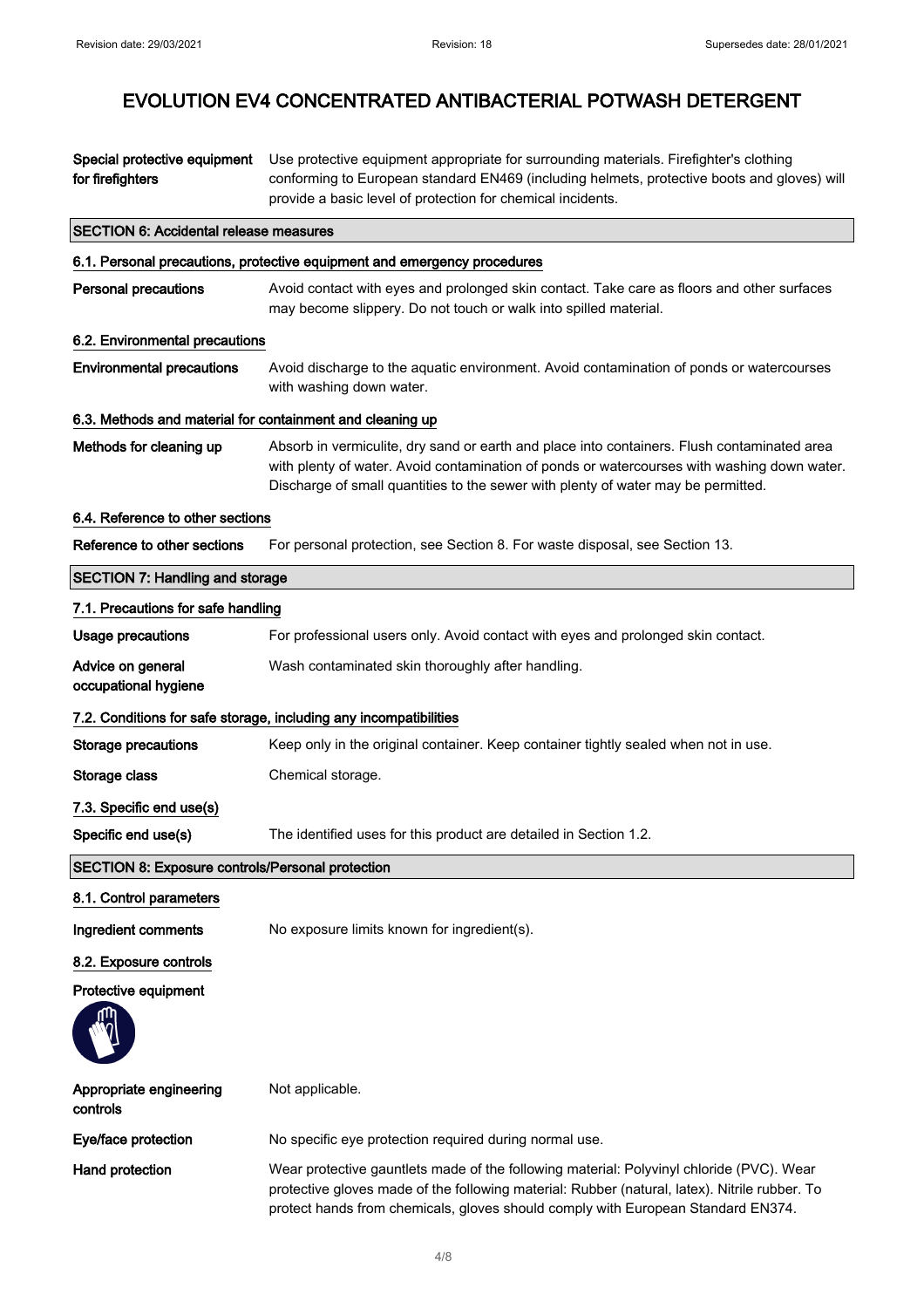| Hygiene measures                                           | Wash contaminated skin thoroughly after handling.                                                                   |
|------------------------------------------------------------|---------------------------------------------------------------------------------------------------------------------|
| <b>Respiratory protection</b>                              | No specific requirements are anticipated under normal conditions of use.                                            |
| <b>SECTION 9: Physical and chemical properties</b>         |                                                                                                                     |
| 9.1. Information on basic physical and chemical properties |                                                                                                                     |
| Appearance                                                 | Clear liquid.                                                                                                       |
| Colour                                                     | Straw.                                                                                                              |
| Odour                                                      | Almost odourless.                                                                                                   |
| рH                                                         | pH (concentrated solution): 9 - 11                                                                                  |
| Initial boiling point and range                            | 100°C @ 760 mm Hg                                                                                                   |
| Flash point                                                | Not applicable.                                                                                                     |
| <b>Relative density</b>                                    | 1.002 - 1.008 @ 20°C                                                                                                |
| Solubility(ies)                                            | Soluble in water.                                                                                                   |
| Auto-ignition temperature                                  | Not applicable.                                                                                                     |
| <b>Viscosity</b>                                           | Non-viscous.                                                                                                        |
| <b>Oxidising properties</b>                                | Does not meet the criteria for classification as oxidising.                                                         |
| 9.2. Other information                                     |                                                                                                                     |
| Refractive index                                           | $30 - 32$                                                                                                           |
| Volatile organic compound                                  | This product contains a maximum VOC content of <1 %.                                                                |
| <b>SECTION 10: Stability and reactivity</b>                |                                                                                                                     |
| 10.1. Reactivity                                           |                                                                                                                     |
| Reactivity                                                 | There are no known reactivity hazards associated with this product.                                                 |
| 10.2. Chemical stability                                   |                                                                                                                     |
| <b>Stability</b>                                           | Stable at normal ambient temperatures and when used as recommended.                                                 |
| 10.3. Possibility of hazardous reactions                   |                                                                                                                     |
| Possibility of hazardous<br>reactions                      | No potentially hazardous reactions known.                                                                           |
| 10.4. Conditions to avoid                                  |                                                                                                                     |
| <b>Conditions to avoid</b>                                 | There are no known conditions that are likely to result in a hazardous situation.                                   |
| 10.5. Incompatible materials                               |                                                                                                                     |
| Materials to avoid                                         | No specific material or group of materials is likely to react with the product to produce a<br>hazardous situation. |
| 10.6. Hazardous decomposition products                     |                                                                                                                     |
| Hazardous decomposition<br>products                        | Does not decompose when used and stored as recommended.                                                             |
| <b>SECTION 11: Toxicological information</b>               |                                                                                                                     |
| 11.1. Information on toxicological effects                 |                                                                                                                     |

Toxicological effects Information given is based on data of the components and of similar products.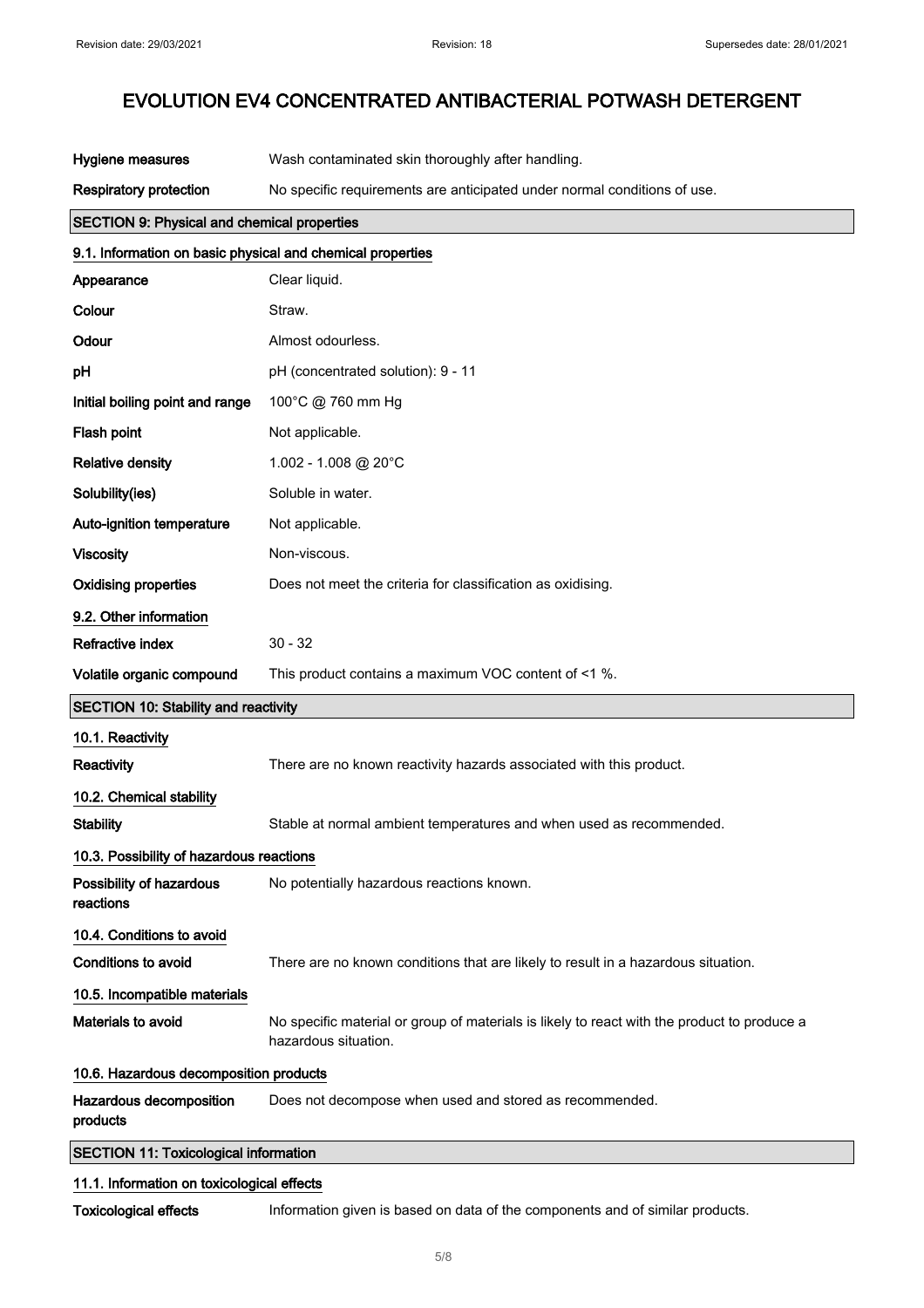| Acute toxicity - oral                                                      |                                                                                                            |
|----------------------------------------------------------------------------|------------------------------------------------------------------------------------------------------------|
| ATE oral (mg/kg)                                                           | 2,517.24                                                                                                   |
| Skin corrosion/irritation                                                  |                                                                                                            |
| Skin corrosion/irritation                                                  | Causes severe burns.                                                                                       |
| Serious eye damage/irritation                                              |                                                                                                            |
| Serious eye damage/irritation                                              | Causes serious eye damage.                                                                                 |
| <b>Medical considerations</b><br><b>SECTION 12: Ecological information</b> | Pre-existing eye problems.                                                                                 |
|                                                                            |                                                                                                            |
| Ecotoxicity                                                                | Toxic to aquatic life with long lasting effects.                                                           |
| 12.1. Toxicity                                                             |                                                                                                            |
| <b>Toxicity</b>                                                            | Harmful to Aquatic Organisms                                                                               |
| 12.2. Persistence and degradability                                        |                                                                                                            |
| Persistence and degradability Moderately biodegradable.                    |                                                                                                            |
| 12.3. Bioaccumulative potential                                            |                                                                                                            |
| <b>Bioaccumulative potential</b>                                           | The product does not contain any substances expected to be bioaccumulating.                                |
| 12.4. Mobility in soil                                                     |                                                                                                            |
| <b>Mobility</b>                                                            | The product is soluble in water.                                                                           |
| 12.5. Results of PBT and vPvB assessment                                   |                                                                                                            |
| <b>Results of PBT and vPvB</b><br>assessment                               | This product does not contain any substances classified as PBT or vPvB.                                    |
| 12.6. Other adverse effects                                                |                                                                                                            |
| Other adverse effects                                                      | Not applicable.                                                                                            |
| <b>SECTION 13: Disposal considerations</b>                                 |                                                                                                            |
| 13.1. Waste treatment methods                                              |                                                                                                            |
| <b>General information</b>                                                 | Dispose of surplus products and those that cannot be recycled via a licensed waste disposal<br>contractor. |
| Disposal methods                                                           | The product is designed and intended for disposal to public sewer after use.                               |
| <b>SECTION 14: Transport information</b>                                   |                                                                                                            |
| 14.1. UN number                                                            |                                                                                                            |
| UN No. (ADR/RID)                                                           | 1760                                                                                                       |
| UN No. (IMDG)                                                              | 1760                                                                                                       |
| UN No. (ICAO)                                                              | 1760                                                                                                       |
| UN No. (ADN)                                                               | 1760                                                                                                       |
| 14.2. UN proper shipping name                                              |                                                                                                            |
| Proper shipping name<br>(ADR/RID)                                          | CORROSIVE LIQUID, N.O.S. CONTAINS BENZALKONIUM CHLORIDE                                                    |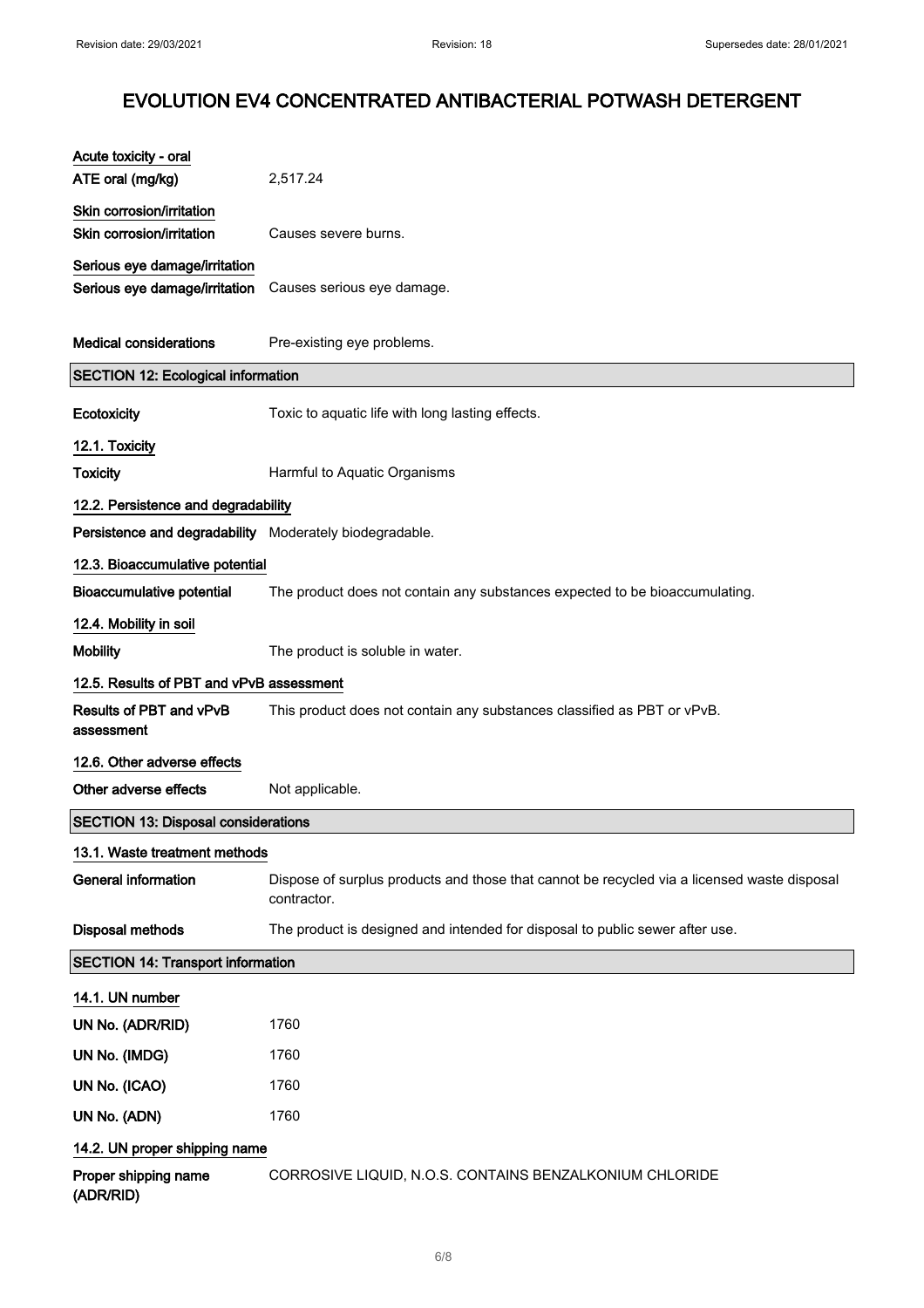| Proper shipping name (IMDG) CORROSIVE LIQUID, N.O.S. CONTAINS BENZALKONIUM CHLORIDE        |
|--------------------------------------------------------------------------------------------|
| <b>Proper shipping name (ICAO)</b> CORROSIVE LIQUID, N.O.S. CONTAINS BENZALKONIUM CHLORIDE |
| Proper shipping name (ADN) CORROSIVE LIQUID, N.O.S. CONTAINS BENZALKONIUM CHLORIDE         |

| 14.3. Transport hazard class(es) |  |  |
|----------------------------------|--|--|
|                                  |  |  |

| <b>ADR/RID class</b>        | 8  |
|-----------------------------|----|
| ADR/RID classification code | С9 |
| ADR/RID label               | 8  |
| <b>IMDG class</b>           | 8  |
| ICAO class/division         | 8  |
| ADN class                   | 8  |
|                             |    |

Transport labels



| 14.4. Packing group   |   |
|-----------------------|---|
| ADR/RID packing group | Ш |
| IMDG packing group    | Ш |
| ICAO packing group    | Ш |
| ADN packing group     | Ш |
|                       |   |

## 14.5. Environmental hazards

Environmentally hazardous substance/marine pollutant



#### 14.6. Special precautions for user

| EmS                                              | F-A. S-B |
|--------------------------------------------------|----------|
| ADR transport category                           | 3        |
| <b>Emergency Action Code</b>                     | 2Χ       |
| <b>Hazard Identification Number</b><br>(ADR/RID) | 80       |
| <b>Tunnel restriction code</b>                   | (E)      |

## 14.7. Transport in bulk according to Annex II of MARPOL and the IBC Code

Transport in bulk according to Not applicable. Annex II of MARPOL 73/78 and the IBC Code